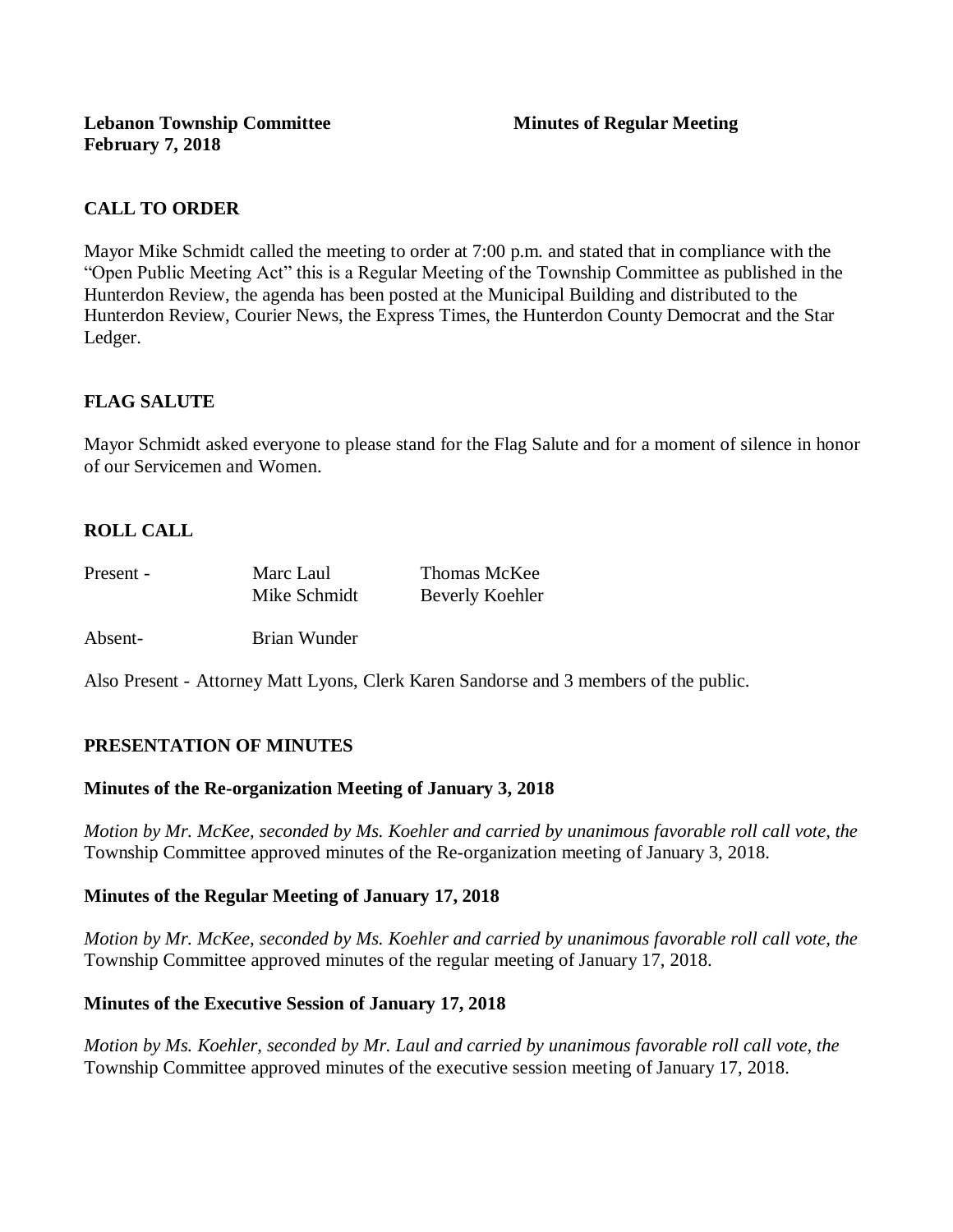LTCM 02/07/2018 Page 2 of 10

#### **PUBLIC COMMENTS – for agenda items only.**

*Motion by Mr. Laul, seconded by Mr. McKee and carried by unanimous favorable roll call vote, the* Township Committee opened the public comment portion of the meeting.

There were no comments from the public.

*Motion by Mr. McKee, seconded by Ms. Koehler and carried by unanimous favorable roll call vote, the* Township Committee closed the public comment portion of the meeting.

#### **FIRE DEPARTMENT OATHS OF OFFICE - Tabled**

#### **ORDINANCES**

**Ordinance No. 2018-01 – CAP BANK** 

#### **Public Hearing**

*Motion by Mr. Laul, seconded by Mr. McKee and carried by unanimous favorable roll call vote, the* public hearing for Ordinance No. 2018-01 was opened.

There were no comments from the public*.*

*Motion by Ms. Koehler, seconded by Mr. McKee and carried by unanimous favorable roll call vote, the* public hearing for Ordinance No. 2018-01 was closed.

*Motion by Mr. Laul, seconded by Mr. McKee and carried by unanimous favorable roll call vote, the* Township Committee adopted Ordinance No. 2018-01 as written below.

### **STATE OF NEW JERSEY COUNTY OF HUNTERDON TOWNSHIP OF LEBANON ORDINANCE NO. 2018-01 CALENDAR YEAR 2018 ORDINANCE TO EXCEED THE MUNICIPAL BUDGET APPROPRIATION LIMITS AND TO ESTABLISH A CAP BANK (N.J.S.A. 40A: 4-45.14)**

WHEREAS, the Local Government Cap Law, N.J.S. 40A: 4-45.1 et seq., provides that in the preparation of its annual budget, a municipality shall limit any increase in said budget up to 2.5% unless authorized by ordinance to increase it to 3.5% over the previous year's final appropriations, subject to certain exceptions; and,

WHEREAS, N.J.S.A. 40A: 4-45.15a provides that a municipality may, when authorized by ordinance, appropriate the difference between the amount of its actual final appropriation and the 3.5% percentage rate as an exception to its final appropriations in either of the next two succeeding years; and,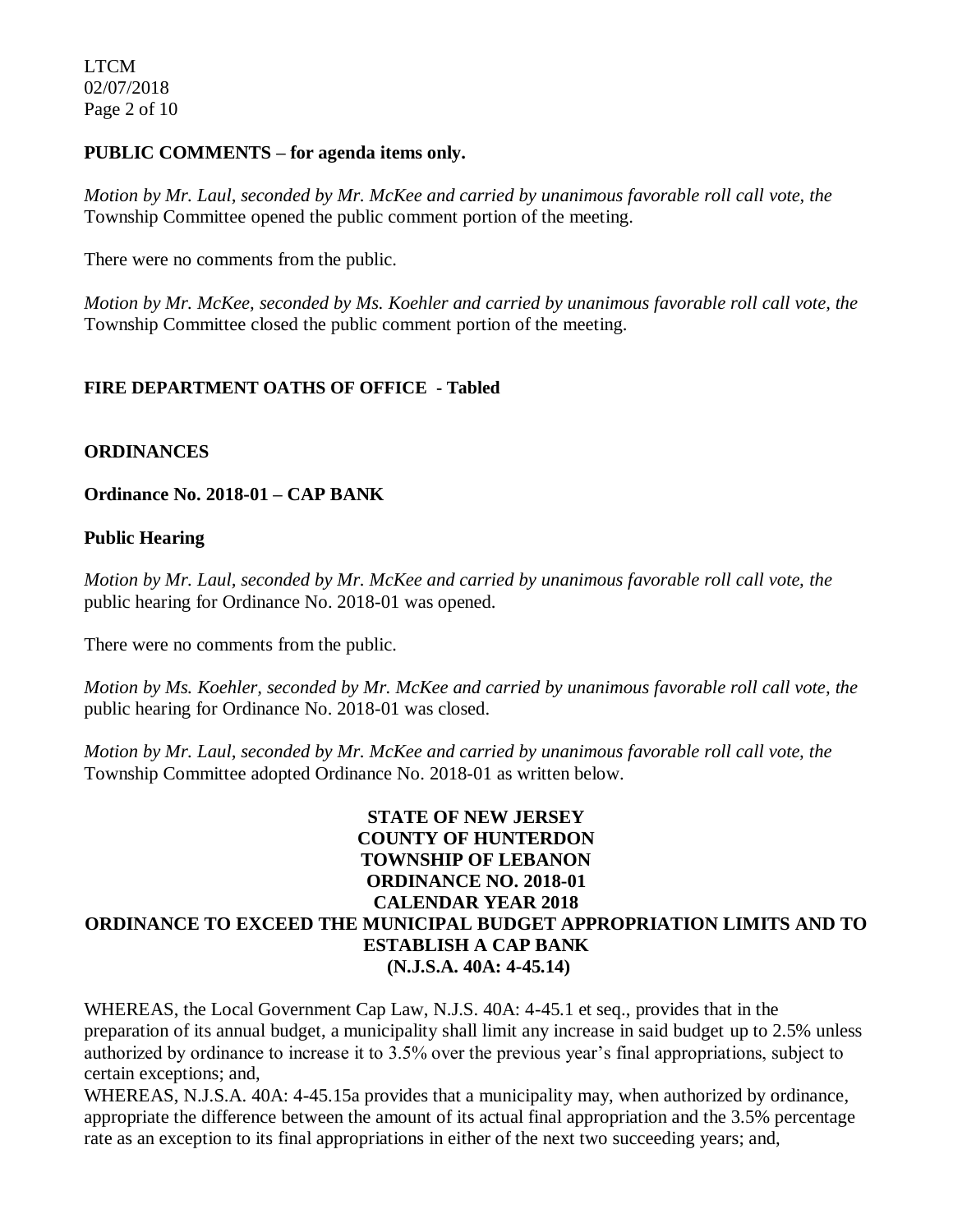LTCM 02/07/2018 Page 3 of 10

WHEREAS, the of the Township of Lebanon in the County of Hunterdon finds it advisable and necessary to increase its CY 2018 budget by up to 3.5% over the previous year's final appropriations, in the interest of promoting the health, safety and welfare of the citizens; and,

WHEREAS, the Township Committee hereby determines that a 1.0% increase in the budget for said year, amounting to \$ 42,134.34 in excess of the increase in final appropriations otherwise permitted by the Local Government Cap Law, is advisable and necessary; and,

WHEREAS the Township Committee hereby determines that any amount authorized hereinabove that is not appropriated as part of the final budget shall be retained as an exception to final appropriation in either of the next two succeeding years.

NOW THEREFORE BE IT ORDAINED, by the Township Committee of the Township of Lebanon, in the County of Hunterdon, a majority of the full authorized membership of this governing body affirmatively concurring, that, in the CY 2018 budget year, the final appropriations of the Township of Lebanon shall, in accordance with this ordinance and N.J.S.A. 40A: 4-45.14, be increased by 3.5%, amounting to \$ 147,470.19, and that the CY 2018 municipal budget for the Township of Lebanon be approved and adopted in accordance with this ordinance; and,

BE IT FURTHER ORDAINED, that any that any amount authorized hereinabove that is not appropriated as part of the final budget shall be retained as an exception to final appropriation in either of the next two succeeding years; and,

BE IT FURTHER ORDAINED, that a certified copy of this ordinance as introduced be filed with the Director of the Division of Local Government Services within 5 days of introduction; and, BE IT FURTHER ORDAINED, that a certified copy of this ordinance upon adoption, with the recorded vote included thereon, be filed with said Director within 5 days after such adoption.

## **Introduction - TABLED**

## **Ordinance No. 2018-02 – Fair Share Housing -**

STATE OF NEW JERSEY COUNTY OF HUNTERDON TOWNSHIP OF LEBANON ORDINANCE NO. 2018-02

AN ORDINANCE OF THE TOWNSHIP OF LEBANON AMENDING CHAPTERS 199 AND 400 OF THE CODE OF THE TOWNSHIP OF LEBANON PURSUANT TO A SETTLEMENT AGREEMENT BETWEEN THE FAIR SHARE HOUSING CENTER AND THE TOWNSHIP OF LEBANON DATED AUGUST 15, 2017 AS APPROVED BY THE SUPERIOR COURT OF NEW JERSEY, SOMERSET COUNTY LAW DIVISION ON SEPTEMBER 12, 2017

#### **RESOLUTIONS**

#### **Resolution No. 23-2018 - Redemption of Tax Sale Certificate**

*Motion by Mr. Laul, seconded by Ms. Koehler and carried by unanimous favorable roll call vote, the* Township Committee approved Resolution No. 23-2018 as written below.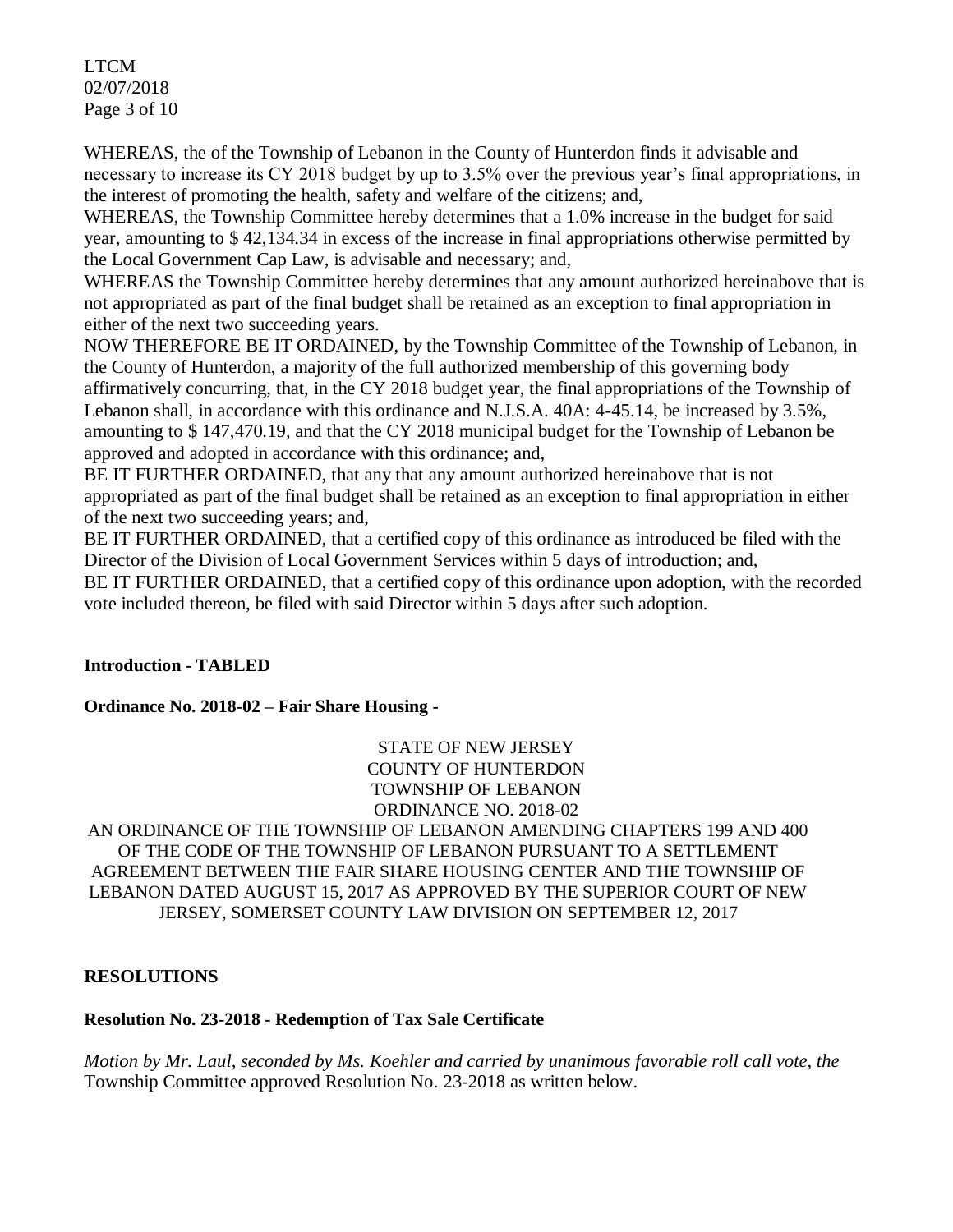### TOWNSHIP OF LEBANON COUNTY OF HUNTERDON STATE OF NEW JERSEY RESOLUTION NO. 23-2018 REDEMPTION OF TAX SALE CERTIFICATE

WHEREAS the Tax Collector did sell a Tax Sale Certificate  $\#201709$  on October  $13<sup>th</sup>$  2017 to US Bank Cust BV002 Trst & Crdtrs and,

WHEREAS the amount of \$14,704.66 has been collected from Majestic Title Agency for the owner of this property, Jack P McDougal Estate, known as Block 73 Lot 7, 16 Musconetcong River Road, Lebanon Township for the redemption of Tax Sale Certificate #201709,

THEREFORE BE IT RESOLVED that the Treasurer be authorized to prepare and the Mayor, Treasurer and Clerk be authorized to sign a check in the amount of \$14,704.66 to for this redemption, and,

BE IT FURTHER RESOLVED that an additional check in the amount of \$6,100.00 for the Premium paid for this certificate also be prepared and that these checks be mailed to:

> US Bank Cust BV002 Trust & Crdtrs 50 South  $16^{th}$  Street-Suite 2050 Philadelphia PA 19102-2513

#### **Resolution No. 24-2018 - Approving Settlement – Mid American Salt LLC Litigation**

*Motion by Mr. Laul, seconded by Ms. Koehler and carried by unanimous favorable roll call vote, the* Township Committee approved Resolution No. 24-2018 as written below.

### **TOWNSHIP OF LEBANON HUNTERDON COUNTY, NEW JERSEY RESOLUTION NO. 24-2018 RESOLUTION APPROVING SETTLEMENT OF LITIGATION IN THE MATTER OF MID-AMERICAN SALT, LLC, v. LEBANON TOWNSHIP, et al. CASE NO.2:17-cv-04262**

WHEREAS, Plaintiff filed its initial Complaint in United States District Court against the Defendant Entities, along with approximately 45 other government entities and the Morris County Cooperative Pricing Council ("MCCPC"), alleging claims for breach of contract on or about June 13, 2017; and

WHEREAS, the Defendant Entities, along with over 200 New Jersey local government entities, are members of the MCCPC, a cooperative pricing council established pursuant to *N.J.S.A.* 40A:11- 11(g). MCCPC bids, awards and enter into contracts for products and services on behalf of its members, taking advantage of volume discounts; and

WHEREAS, in July 2016, the MCCPC solicited its members' interest in jointly purchasing rock salt; and

WHEREAS, the Bid Package, as incorporated into the resulting contract, explicitly stated that the resulting contract was to be "open-ended." Further the Bid Specifications clearly stated that all amounts listed are estimated quantities and "[t]here is no obligation to purchase that quantity during the contract period;" and

WHEREAS, MCCPC timely submitted a responsive bid and was awarded the contract as to the Hunterdon, Passaic, Somerset, Sussex and Union County members in or about September 2016; and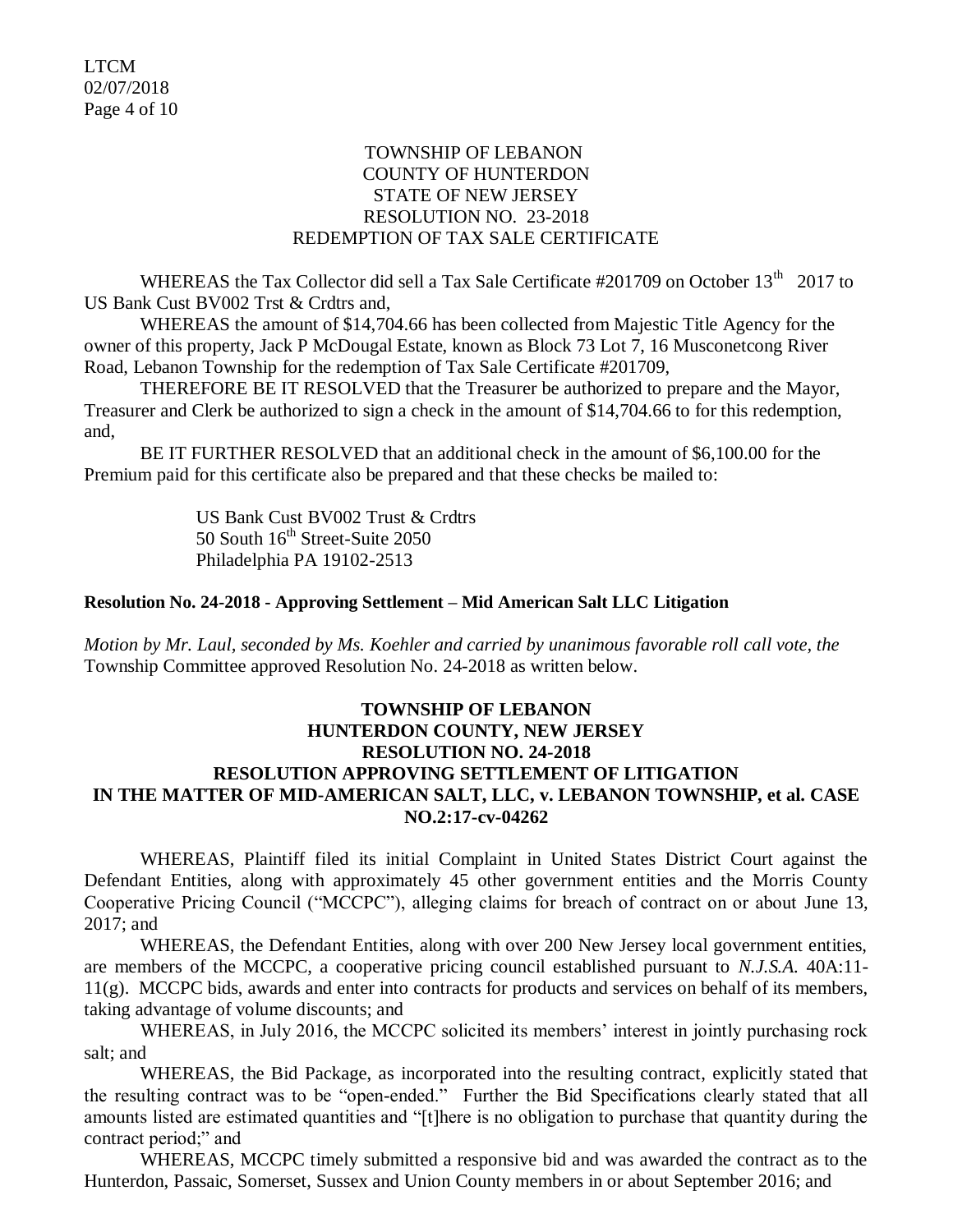#### LTCM 02/07/2018 Page 5 of 10

WHEREAS, said negotiations resulted in a settlement between Lebanon Township and the plaintiff which, upon the advice and recommendation of the Township attorney, resolved the litigation between the parties and resolved and settled all issues related to the complaint; and

WHEREAS, Lebanon Township through Gebhardt & Kiefer filed a motion to dismiss plaintiff's amended complaint returnable on August 21, 2017; and

WHEREAS, the court conducted a settlement conference on January 18, 2018; and

WHEREAS, Lebanon Township has denied the allegations contained in the complaint and the amended complaint and has steadfastly maintained that its actions fully complied with all legal requirements; and

WHEREAS, subsequent to the settlement conference the attorney for the Township of Lebanon and the attorney for the plaintiff continued settlement negotiations; and

WHEREAS, the Township Committee has been advised that in the event that payment of \$11,400 is approved by Resolution then in that event a settlement agreement will be entered into by which the case will be settled for the amount of \$11,400, with neither party admitting fault or legal liability, but reflecting that the Township is entering into the settlement only to avoid the expense and uncertainty of continued litigation; and

NOW THEREFORE BE IT RESOLVED that the Township hereby authorizes entry into a settlement agreement by which the litigation in the matter of Mid-American Salt, LLC, v. Township of Lebanon, et al., will be settled with Lebanon Township making payment in the amount of \$11,400 in exchange for a dismissal by plaintiff, Mid-American Salt, of any and all claims which were filed in the underlying litigation, and any and all claims that could have been filed, and that litigation as among the parties, and that the Township attorney is authorized by this Resolution to execute any and all documents necessary to effectuate the settlement of this litigation.

#### **Resolution No. 25-2018 – Bond Anticipation Note**

*Motion by Ms. Koehler, seconded by Mr. Laul and carried by unanimous favorable roll call vote, the* Township Committee approved Resolution No. 25-2018 as written below.

> TOWNSHIP OF LEBANON COUNTY OF HUNTERDON STATE OF NEW JERSEY RESOLUTION NO. 25-2018

RESOLUTION OF THE TOWNSHIP COMMITTEE OF THE TOWNSHIP OF LEBANON, IN THE COUNTY OF HUNTERDON, NEW JERSEY, COVENANTING TO COMPLY WITH THE PROVISIONS OF THE INTERNAL REVENUE CODE OF 1986, AS AMENDED, APPLICABLE TO THE EXCLUSION FROM GROSS INCOME FOR FEDERAL INCOME TAX PURPOSES OF INTEREST ON OBLIGATIONS ISSUED BY THE TOWNSHIP OF LEBANON AND AUTHORIZING THE MAYOR, TOWNSHIP CLERK, CHIEF FINANCIAL OFFICER AND OTHER TOWNSHIP OFFICIALS TO TAKE SUCH ACTION AS THEY MAY DEEM NECESSARY OR ADVISABLE TO EFFECT SUCH COMPLIANCE AND DESIGNATING A \$3,822,576 BOND ANTICIPATION NOTE, DATED JANUARY 26, 2018, PAYABLE JULY 26, 2018, AS A "QUALIFIED TAX-EXEMPT OBLIGATION" PURSUANT TO SECTION 265(b)(3) OF THE INTERNAL REVENUE CODE OF 1986, AS AMENDED.

------------------------------------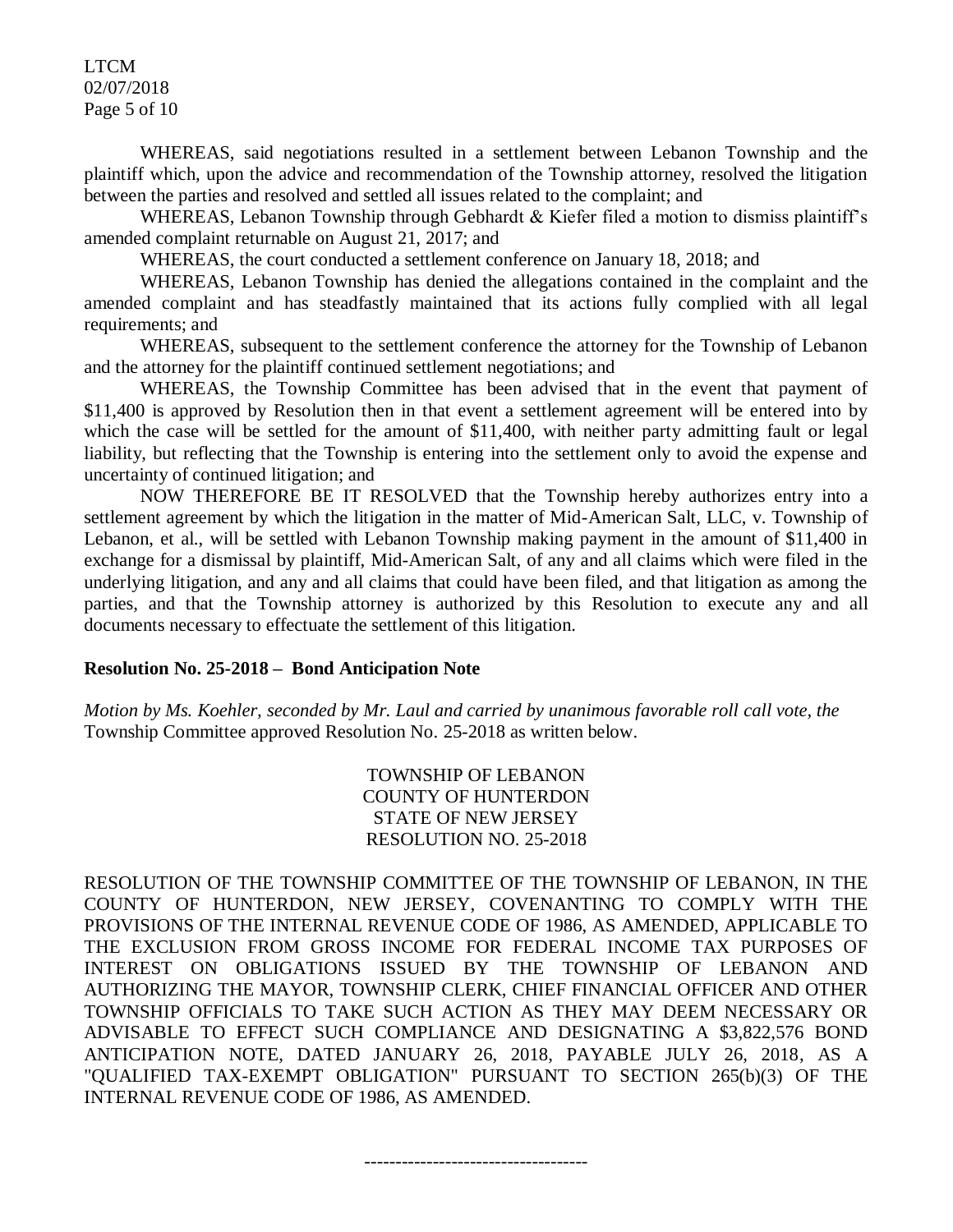LTCM 02/07/2018 Page 6 of 10

WHEREAS, the Township of Lebanon, in the County of Hunterdon, New Jersey (the "Township") from time to time issues bonds, notes and other obligations the interest on which is excluded from gross income for Federal income tax purposes and desires to take such action as may be necessary or advisable to establish and maintain such exclusion; and

WHEREAS, the Internal Revenue Code of 1986, as amended (the "Code"), contains provisions with respect to the exclusion from gross income for Federal income tax purposes of interest on obligations, including provisions, among others, which require issuers of tax-exempt obligations, such as the Township to account for and rebate certain arbitrage earnings to the United States Treasury and to take other action to establish and maintain such Federal tax exclusion; and

WHEREAS, the Township intends to issue a \$3,822,576 bond anticipation note, dated January 26, 2018 and payable July 26, 2018 (the "Note"); and

WHEREAS, the Township desires to designate the Note as a "qualified tax-exempt obligation" pursuant to Section 265(b)(3) of the Code;

NOW, THEREFORE, BE IT RESOLVED by the Township Committee of the Township of Lebanon, in the County of Hunterdon, New Jersey, as follows:

SECTION 1. The Township Committee hereby covenants on behalf of the Township, to the extent permitted by the Constitution and the laws of the State of New Jersey, to do and perform all acts and things permitted by law and necessary to assure that interest paid on bonds, notes or other obligations of the Township (including the Note) be and remain excluded from gross income of the owners thereof for Federal income tax purposes pursuant to Section 103 of the Code.

SECTION 2. The Mayor, Township Clerk, Chief Financial Officer and other officials of the Township are hereby authorized and directed to take such action, make such representations and give such assurances as they may deem necessary or advisable to effect compliance with the Code.

SECTION 3. The Note is hereby designated as a "qualified tax-exempt obligation" for the purpose of Section 265(b)(3) of the Code.

SECTION 4. It is hereby determined and stated that (1) the Note is not a "private activity bond" as defined in the Code and (2) the Township and its subordinate entities, if any, do not reasonably anticipate issuing in excess of \$10 million of new money tax-exempt obligations (other than private activity bonds) during the calendar year 2018.

SECTION 5. It is further determined and stated that the Township has not, as of the date hereof, issued any tax-exempt obligations (other than the Note) during the calendar year 2018.

SECTION 6. The Township will, to the best of its ability, attempt to comply with respect to the limitations on issuance of tax-exempt obligations pursuant to Section 265(b)(3) of the Code; however, said Township does not covenant to do so, and hereby expressly states that a covenant is not made hereby.

SECTION 7. The issuing officers of the Township are hereby authorized to deliver a certified copy of this resolution to the original purchaser of the Note and to further provide such original purchaser with a certificate of obligations issued during the calendar year 2018 dated as of the date of delivery of the Note.

SECTION 8. This resolution shall take effect immediately upon its adoption.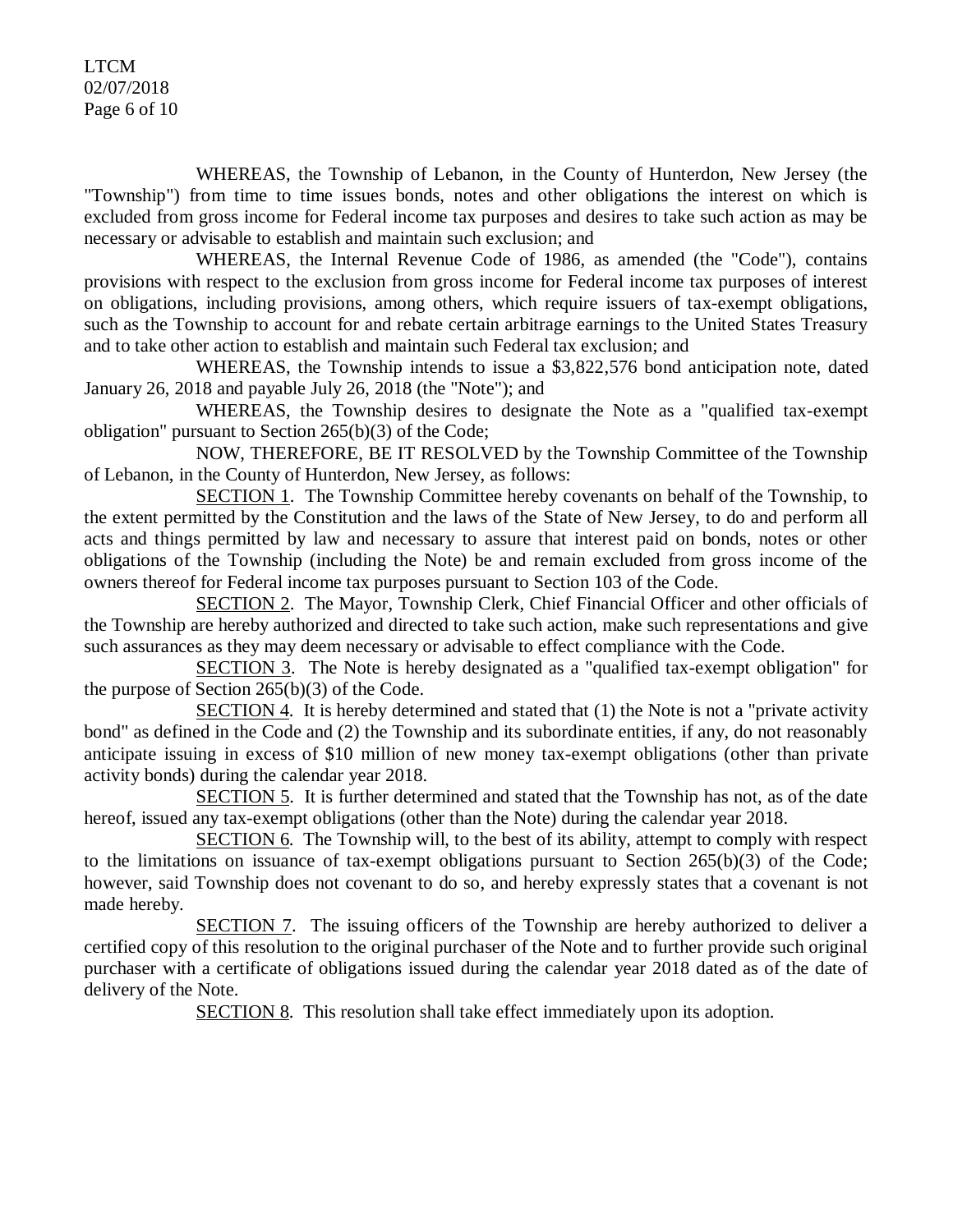### LTCM 02/07/2018 Page 7 of 10

### **OLD BUSINESS**

#### **Volunteer Event**

Mr. McKee stated that input has been received from the volunteers and employees on what type of event they would like to attend; a picnic or a dinner. Mr. McKee provided the history of the volunteer events, through the years, and the cost associated with them. Pros and cons were discussed for holding a picnic

versus a dinner, and the possible venues. Discussion was held on whether the employees would be included in the event. Mr. McKee suggested that the event should be referred to as an "Appreciation Event" and that employees should be included. Mr. McKee and Ms. Koehler will collect additional information on the venues and provide to the Committee, at the next meeting, for a final decision to be made.

### **NEW BUSINESS**

#### **Recreation and Open Space Inventory**

*Motion by Mr. Laul seconded by Ms. Koehler and carried by favorable roll call vote, the Township* Committee approved the Recreation Open Space Inventory and authorized the Mayor to sign and for the Clerk to file with the County. AYES: Koehler, Laul, Schmidt ABSTAIN: McKee

#### **Municipal Building Sign**

Mayor Schmidt stated that the sign in front of the Municipal Building is decaying. There has been money allocated in a prior Capital Ordinance and there has been discussion, in the past, on whether to replace the sign with a similar wood sign or to purchase an electronic messaging sign. The Committee talked about, where the best location would be to place a messaging sign, for the most visibility. Mayor Schmidt suggested that possibly an effective Facebook page is an option for getting messages out to the community and to purchase a wood sign. Mr. McKee suggested that, in the case of an emergency, perhaps the high school would permit their sign be used by the Township.

The Committee decided that they would like to obtain quotes to replace the wood sign in front of the building as well as the police sign. Mr. Laul will look into.

#### **MCSJ Software Support & License Agreement – Finance Program**

*Motion by Mr. Laul, seconded by Mr. McKee and carried by unanimous favorable roll call vote, the* Township Committee approved renewing the Edmunds & Associates, Inc., MCSJ Software Support & License Agreement at \$3308.00.

## **Spring Clean Up Day**

*Motion by Mr. Laul, seconded by Ms. Koehler and carried by unanimous favorable roll call vote, the* Township Committee authorized the Recycling Coordinator to hold the Spring Clean Up Day on April 21, 2018.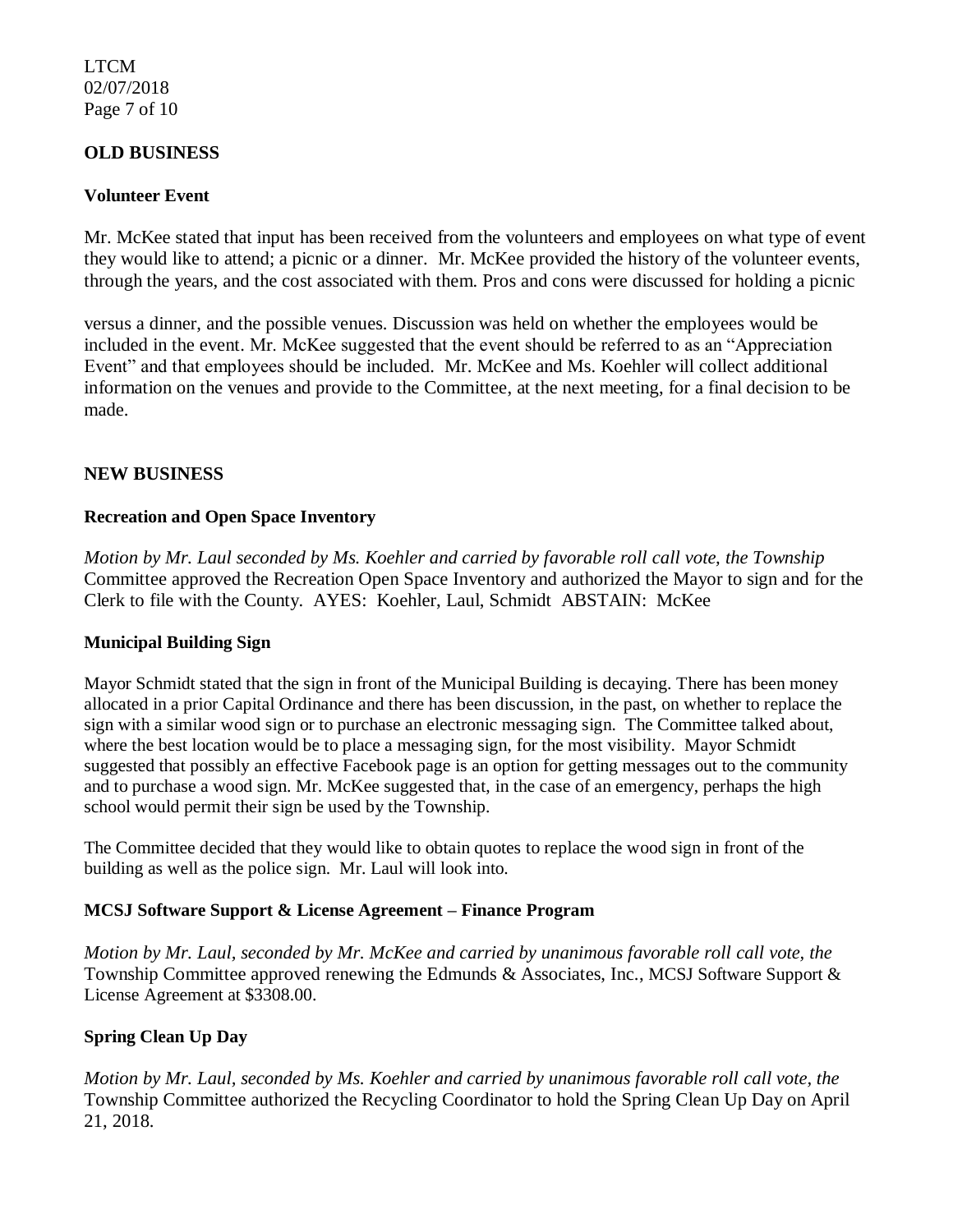LTCM 02/07/2018 Page 8 of 10

#### **Temporary Clerical Position**

*Motion by Ms. Koehler, seconded by Mr. McKee and carried by unanimous favorable roll call vote, the* Township Committee authorized the Clerk to interview and hire a temporary clerical employee to perform filing duties at an hourly rate of \$12.55 hour. The CWA is to be notified.

### **Security Issues**

Mayor Schmidt stated that at the last meeting the Police Chief provided an update on some of the security issues at Veteran's Haven. Mr. Wunder is now asking for the Committee's support in writing a letter to the authorities at Veteran's Haven in an attempt to schedule a meeting to discuss their security as well as the Township's.

*Motion by Mr. McKee, seconded by Mr. Laul and carried by unanimous favorable roll call vote, the*  Township Committee authorized a letter to be sent to Veteran's Haven to request a meeting to discuss security.

## **PRESENTATION OF VOUCHERS**

Committee Members provided a description of vouchers exceeding \$1000.00.

*Motion by Mr. McKee, seconded by Ms. Koehler and carried by unanimous favorable roll call vote, the* Township Committee approved the February 7, 2017 bill list in amount of \$158,244.07. The Hunterdon County Star Gazing event check is to be held until the event date.

## **CORRESPONDENCE**

- a. Recreation Commission's December 7, 2017 Meeting Minutes
- b. Resident's Request for a Noise Ordinance

# **PUBLIC COMMENTS**

*Motion by Mr. McKee, seconded by Mr. Laul and carried by unanimous favorable roll call vote, the* Township Committee opened the public comment portion of the meeting at 8:01p.m.

Mr. Michael Smith, of Cannon Road, was present to address the Committee about an ongoing noise issue that is coming from a neighboring property. Mr. Smith said that when they call the police they are informed that there is not much that can be done if the Officer does not witness the actions. Mr. Smith did note that recently the police presence has helped and things have quieted down. However, he is now looking for a tool to assist law enforcement and asked for the Committee to consider adopting an Ordinance. The Committee and Chief Gale discussed, with Mr. Smith, his concerns and decided that, at this time, the best approach would be for Mr. Smith to work with the Chief to see if the problems can be worked out. If Chief Gale then feels that there is a need for an ordinance he will bring the matter back to the Committee for consideration.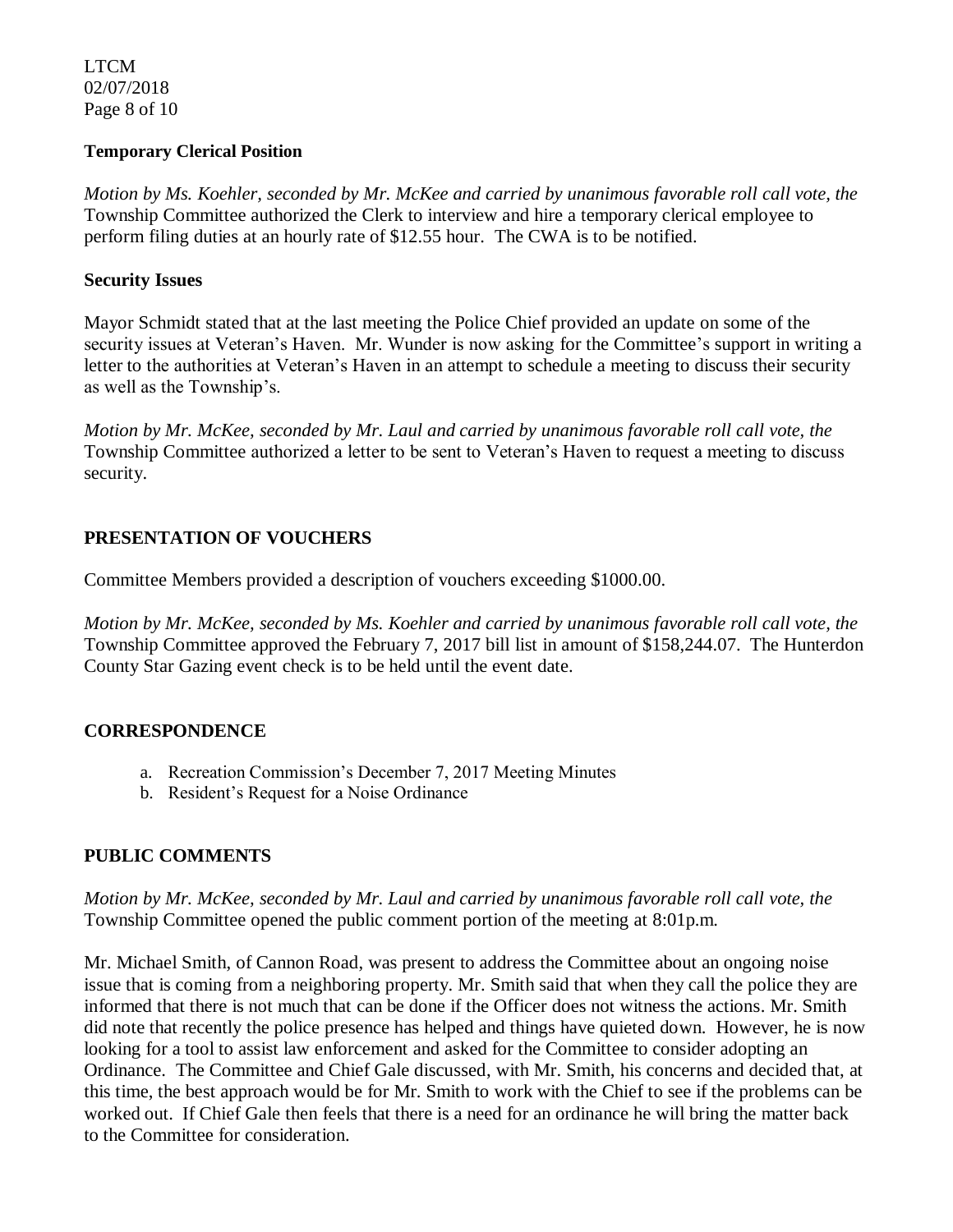LTCM 02/07/2018 Page 9 of 10

*Motion by Ms. Koehler, seconded by Mr. Laul and carried by unanimous favorable roll call vote, the* Township Committee closed the public comment portion of the meeting at 8:15 p.m.

#### **Resolution No. 26-2018 –Executive Session**

*Motion by Mr. Laul, seconded by Ms. Koehler and carried by unanimous favorable roll call vote, the* Township Committee approved Resolution No. 26-2018 and convened in executive session at 8:16 p.m.

### TOWNSHIP OF LEBANON COUNTY OF HUNTERDON STATE OF NEW JERSEY RESOLUTION NO. 26-2018 RESOLUTION AUTHORIZING EXECUTIVE SESSION

WHEREAS, the Open Public Meetings Act; *N.J.S.A.* 10:4-6 *et seq*., declares it to be the public policy of the State to insure the right of citizens to have adequate advance notice of and the right to attend meetings of public bodies at which business affecting the public is discussed or acted upon; and

WHEREAS, the Open Public Meetings Act also recognizes exceptions to the right of the public to attend portions of such meetings; and

 WHEREAS, the Mayor and Committee find it necessary to conduct an executive session closed to the public as permitted by the *N.J.S.A*. 40:4-12; and

 WHEREAS, the Mayor and Committee will reconvene in public session at the conclusion of the executive session;

 NOW, THEREFORE, BE IT RESOLVED by the Mayor and Committee of the Township of Lebanon, County of Hunterdon, State of New Jersey that they will conduct an executive session to discuss the following topic(s) as permitted by *N.J.S.A*. 40:4-12:

\_\_\_\_\_\_A matter which Federal Law, State Statute or Rule of Court requires be kept confidential or excluded from discussion in public (Provision relied upon:

\_\_\_\_\_\_\_\_\_\_\_\_\_\_\_\_\_\_\_\_\_\_\_\_\_\_\_\_\_\_\_\_\_\_\_\_\_\_\_\_\_\_\_\_\_\_\_\_\_\_\_\_\_);

\_\_\_\_\_\_A matter where the release of information would impair a right to receive funds from the federal government;

\_\_\_\_\_\_A matter whose disclosure would constitute an unwarranted invasion of individual privacy;

A collective bargaining agreement, or the terms and conditions thereof (Specify contract:

\_\_\_\_\_\_\_\_\_\_\_\_\_\_\_\_\_\_\_\_\_\_\_\_\_\_\_\_\_\_\_\_\_\_\_\_\_\_\_\_\_\_\_); X A matter involving the purpose, lease or acquisition of real property with public funds, the setting of bank rates or investment of public funds where it could adversely affect the public interest if discussion of such matters were disclosed; Real Estate Acquisitions – **Pelio Acquisition**

\_\_\_\_\_\_Tactics and techniques utilized in protecting the safety and property of the public provided that their disclosure could impair such protection;

\_\_\_\_\_\_Investigations of violations or possible violations of the law;

 Pending or anticipated litigation or contract negotiation in which the public body is or may become a party; (The general nature of the litigation or contract negotiations is**:**

 Professional Service Contracts\_\_\_\_\_\_. The public disclosure of such information at this time would have a potentially negative impact on the municipality's position in the litigation or negotiation; therefore this information will be withheld until such time as the matter is concluded or the potential for negative impact no longer exists.

 Matters falling within the attorney-client privilege, to the extent that confidentiality is required in order for the attorney to exercise his or her ethical duties as a lawyer; (The general nature of the matter is: